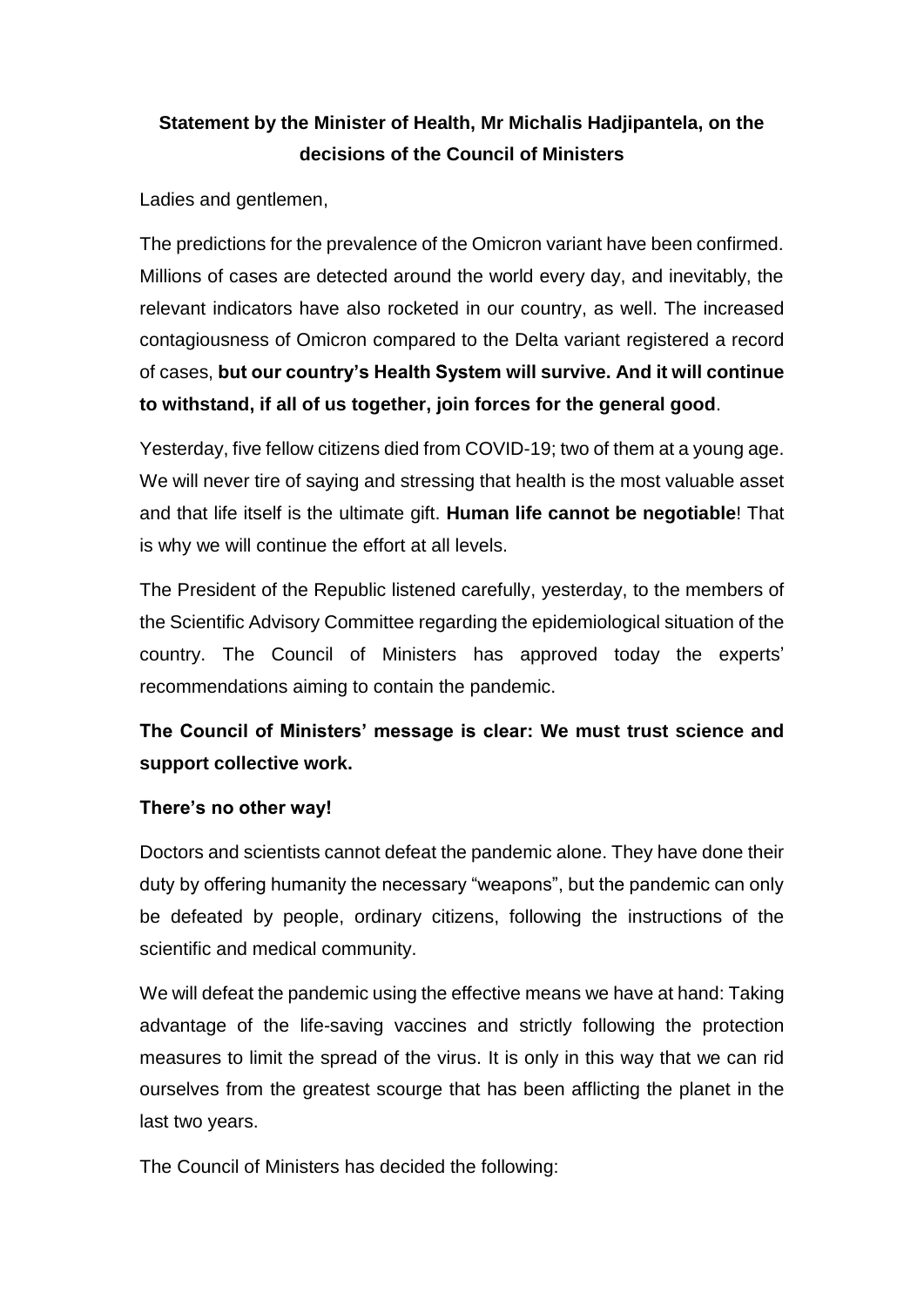- (a) the re-opening of all public and private primary and secondary education schools on 10 January 2022, as announced in a previous decision of the Council of Ministers. It is recalled that all students, teachers and other staff must hold a negative 48-hour Rapid test result, upon return to schools. It is recalled that nursery schools, kindergartens and preprimary schools will operate as of 7 January 2022.
- (b) as of 10 January 2022, pupils of private and public primary schools should hold a negative 72-hour Rapid test result.
- (c) as of 6 January 2022, gatherings in private residences shall be limited to 10 persons. Children under the age of 12 are excluded from this number.
- (d) as of 10 January 2022, a maximum of 200 persons is allowed in catering establishments, entertainment venues, dance and music halls, weddings and christenings, in compliance with the health protocols and the maximum number of persons per square meter that is in effect. Service shall be provided exclusively at table seating. The maximum number of persons per table is set at 8 persons. It is recalled that in the abovementioned places dancing is prohibited.
- (e) As of 6 January 2022, a maximum of 200 persons is allowed in churches and places of religious worship, in compliance with the health protocols and the maximum number of persons per square meter that is in effect. It is recalled that during the Epiphany doxology, citizens must use a protective mask and keep the necessary distance, as it applies to all indoor and outdoor areas. It is recommended to avoid the use of a fabric protective face mask.
- (f) as of 6 January 2022, the mandatory presentation of proof of identification (identity card, passport, driver's licence) during the Safe pass check in the places where required; the managers of premises/businesses shall carry out the identification check.
- (g) as of 10 January 2022, the increase of the percentage of teleworking to 50%.
- (h) as of 10 January 2022, only individuals who have begun or completed their vaccination scheme and the period required for the administration